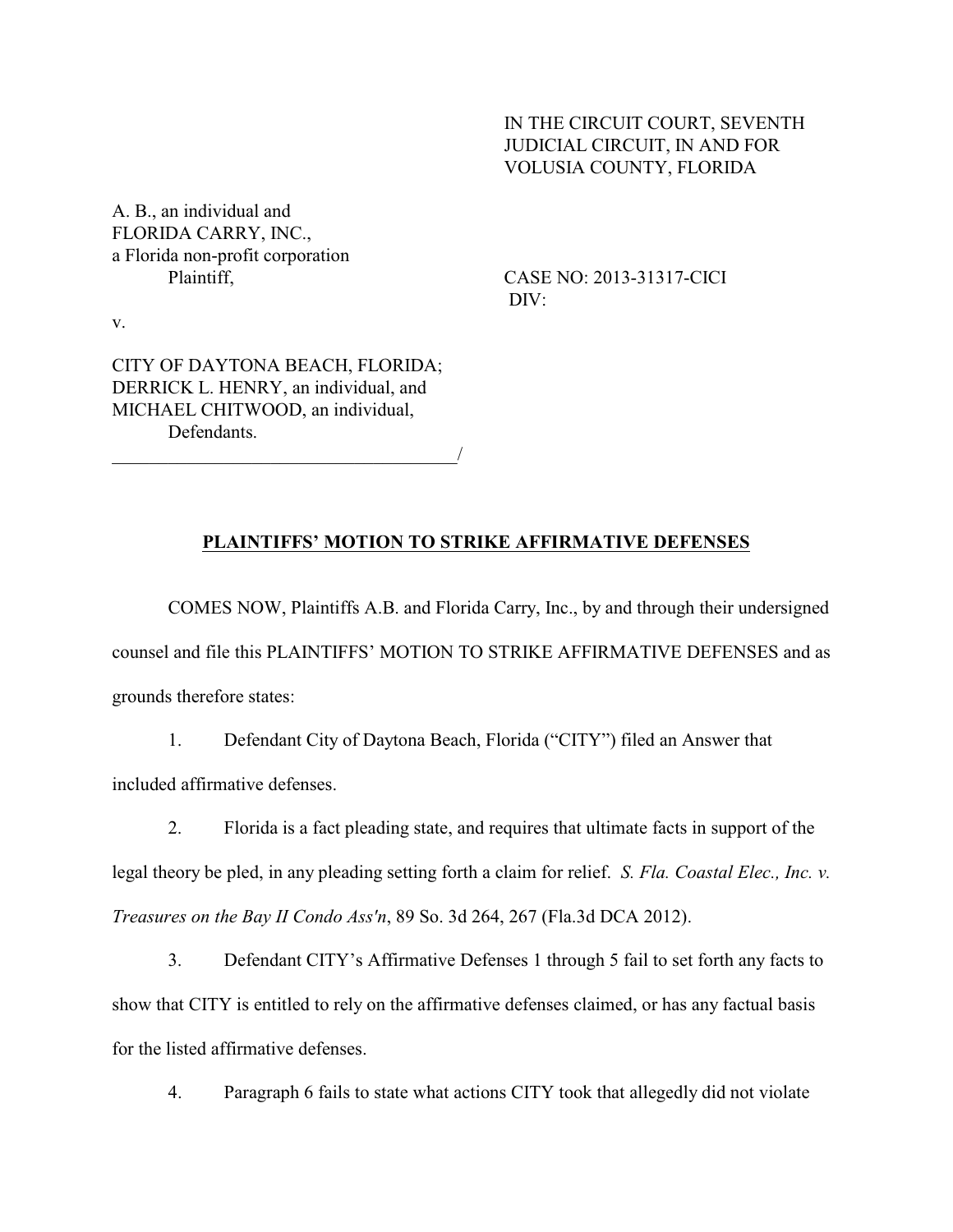Sec. 790.33, Fla.Stat., and is legally insufficient.

5. Defendant CITY claims in Paragraph 7 that its "ordinances, regulations, measures, directives, rules, enactments, orders, and policies are consistent with the requirements of Sec. 790.33, Fla. Stat.", in effect admitting that it has such "ordinances, regulations, measures, directives, rules, enactments, orders, and policies."

6. Because Sec. 790.33, Fla. Stat. prohibits CITY from "enacting or causing to be enforced any local ordinance or administrative rule or regulation impinging upon such exclusive occupation" of the field of firearms, the only way for affirmative defense 7 to have any validity is if the CITY alleges that it has no "ordinances, regulations, measures, directives, rules, enactments, orders, and policies" concerning firearms, a claim the CITY has not made, and has in fact contradicted.

7. Any "local ordinance or administrative rule or regulation impinging upon such exclusive occupation" of the field of firearms is *per se*, a violation of the terms of Sec. 790.33, Fla. Stat., unless it relates to zoning of firearm businesses, use by police officers of issued firearms, or possession of firearms by employees of CITY while on duty, and is not a valid affirmative defense, as none of those exceptions are pled or applicable in this case.

WHEREFORE, Plaintiffs move that the Court strike CITY's affirmative defenses.